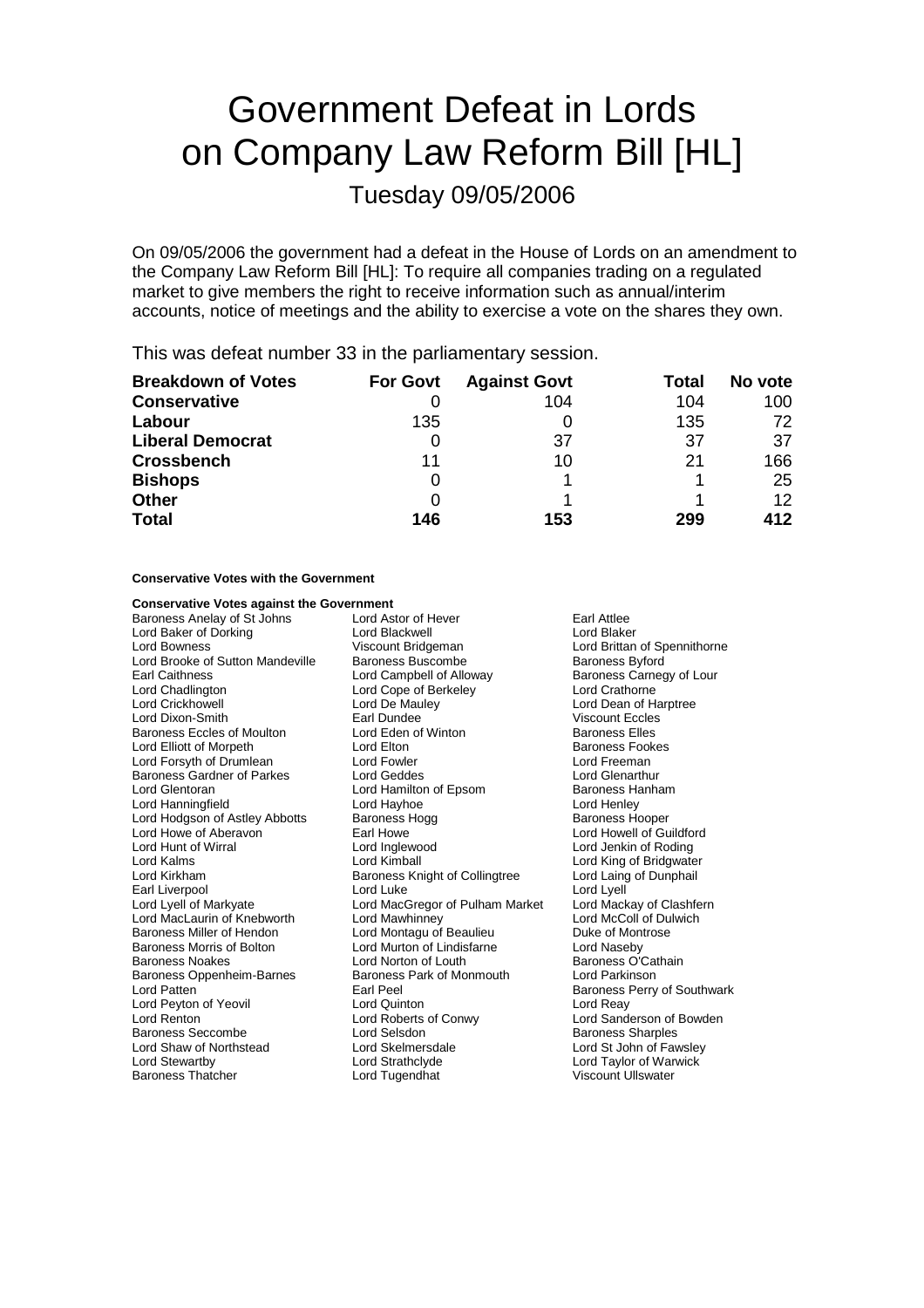Lord Wade of Chorlton **Lord Wakeham** Lord Wakeham Baroness Wilcox<br>
Lord Windlesham Lord Wolfson Lord Windlesham

### **Labour Votes with the Government**<br>Lord Acton

Lord Ahmed Lord Alli Lord Alli Lord Anderson of Swansea<br>
Baroness Andrews **Lord Anderson Lord Archer of Sandwell** Lord Bach Baroness Andrews **Example 2** Lord Archer of Sandwell **Lord Bach**<br>
Lord Barnett Lord Bach<br>
Lord Bachner Cord Bachner Cord Bachner Lord Bachner Lord Berkeley Lord Barnett Lord Bassam of Brighton<br>
Baroness Billingham
Lord Bilston Baroness Blood **Brookmann Lord Borrie Contract Contract Contract Contract Contract Contract Contract Contract Contract Contract Contract Lord Carter Contract Lord Carter Contract Lord Carter Contract Lord Carter Contract C** Lord Burlison **Lord Campbell-Savours** Lord Carter<br>
Lord Clark of Windermere Lord Clarke of Hampstead Lord Clinton-Davis Lord Clark of Windermere Lord Clarke of Hampstead<br>
Lord Corbett of Castle Vale Baroness Crawley Lord Corbett of Castle Vale Baroness Crawley<br>Baroness David Lord Cunningham of Felling<br>Lord Davies of Oldham Lord Davidson of Glen Clova Lord Davies of Oldham Baroness David<br>Baroness David Lord Davidson of Glen Clova<br>Lord Desai Lord Dixon Lord Drayson **Lord Dubs** Lord Dubs Lord Elder **Lord Elder**<br>
Lord Evans of Temple Guiting Lord Evans of Parkside Lord Evans of Watford Lord Evans of Temple Guiting Lord Evans of Parkside Lord Evans of Watford<br>
Lord Falconer of Thoroton Baroness Farrington of Ribbleton Lord Faulkner of Worcester Lord Foster of Bishop Auckland Lord Fyfe of Fairfield Baroness Gale<br>Lord Gavron Baroness Golding Baroness Gibson of Market Rasen Baroness Golding Lord Gavron **Baroness Gibson of Market Rasen** Baroness Golding<br>
Lord Goldsmith **Baroness Couding**<br>
Lord Gordon of Strathblane Baroness Goudie Lord Goldsmith **Lord Gordon of Strathblane** Baroness Goudie<br> **Lord Gould of Brookwood** Baroness Gould of Potternewton Lord Graham of Edmonton Lord Gould of Brookwood Baroness Gould of Potternewton Lord Graham<br>
Lord Grantchester Lord Griffiths of Burry Port Lord Grocott Lord Harris of Haringey **Lord Harrison**<br>
Lord Haskel Chilton Lord Haworth Lord Haskel **Lord Haworth** Baroness Hayman<br>
Baroness Henig **Baroness Henimes Baroness Hilton of Eggardon** Lord Hogg of Cumbernauld Baroness Hollis of Heigham Lord Howarth Lord Howarth Lord Howarth Lord Howells Cord Howle<br>Lord Howie of Troon Lord Howie of Troon **Lord Hoyle** Lord Hoyle **Lord Hughes of Woodside**<br>
Lord Irvine of Lairq **Conservation**<br>
Lord Janner of Braunstone **Baroness** Jay of Paddingto Lord Irvine of Lairg **Lord Lord January 19** Lord Braunstone Baroness Jay of Paddington<br>Lord Jones Lord Judd Baroness Kennedy of The S Lord King of West Bromwich Lord Kirkhill Lord Layard Lord Lea of Crondall Lord Leitch<br>
Baroness Lockwood Lord Lord Lofthouse of Pontefract Lord Mackenzie of Framwellgate Lord MacKenzie of Culkein Baroness Massey of Da<br>Lord Maxton Baroness McDonagh Baroness McDonagh Lord McKenzie of Luton Lord Maxton **Baroness McDonagh**<br>
Lord Mitchell<br>
Lord Moonie Baroness Morris of Yardley **Lord O'Neill of Clackmannan** Lord Patel of Exercise Cord Pendry **Cord Patel of Baroness Pitkeathley** Lord Puttnam Baroness Ramsay of Cartvale Lord Randall of St Budeaux Lord Rea<br>Baroness Rendell of Babergh Lord Rosser Lord Rowlands Baroness Rendell of Babergh Lord Rosser Lord Rosser Lord Rowland<br>Baroness Royall of Blaisdon Lord Sainsbury of Turville Lord Sawyer Baroness Royall of Blaisdon<br>
Lord Sainsbury of Turville<br>
Lord Sewel Baroness Smith of Gilmorehill Lord Smith of Leigh Lord Soley<br>
Lord Strabolgi Cord Saroness Taylor of Bolton Lord Taylor of Blackburn Baroness Thornton **Example 1** Lord Triesman Lord Turnberg Lord Tunnicliffe Turnberg Lord Turnberg Communication Baroness Turner of Camden<br>Baroness Uddin Baroness Wall of New Barnet Lord Warner Baroness Warwick of Undercliffe Baroness Whitaker<br>
Lord Williams of Elvel Lord Woolmer of Leeds

Lord Acton Baroness Adams of Craigielea Lord Adonis Lord Bilston Baroness Blackstone<br>Lord Borrie Lord Brookman Lord Dixon Lord Donoughue<br>
Lord Dubs<br>
Lord Flder Baroness Farrington of Ribbleton Lord Faulkner of Ribbleton Lord Faulkner of Pairfield Corp Lord Griffiths of Burry Port Lord Grocott<br>
Lord Harrison Lord Hart of Chilton Baroness Hilton of Eggardon Lord Hogg of Cumbernauld<br>
Lord Howarth of Newport Baroness Howells of St Davids Lord Judd Baroness Kennedy of The Shaws<br>
Lord Kirkhill **Baroness Kennedy of The Shaws** Lord Lofthouse of Pontefract Lord Macdonald of Tradeston<br>
Lord MacKenzie of Culkein Baroness Massey of Darwen Lord Moonie<br>
Lord O'Neill of Clackmannan<br>
Lord Patel of Blackburn Baroness Pitkeathley **Lord Puttnamess Pitkeathley** Lord Putto<br>
Lord Randall of St Budeaux **Lord Rea** Lord Sheldon Viscount Simon<br>
Lord Smith of Leigh Viscount Simon<br>
Lord Soley Exaroness Taylor of Bolton Francess Taylor of Bolton Corp Lord Taylor of Lord Truscott Baroness Wall of New Barnet Lord Warne<br>Baroness Whitaker Lord Whitty

Lord Young of Norwood Green

#### **Labour Votes against the Government**

#### **Liberal Democrat Votes with the Government**

### **Liberal Democrat Votes against the Government**

Lord Carlile of Berriew<br>Lord Dykes Lord Dykes Viscount Falkland Baroness Falkner of Margravine Baroness Linklater of Butterstone Lord Mackie of Baroness Linklater of Butterstone Lord Mackie of Baroness Machiness Lord Newby Baroness Northover<br>
Lord Razzall **Example Sudden Sudden Cord Redesdale** Lord Rodgers of Quarry Bank Lord Roper Lord Russell-Johnston<br>
Baroness Scott of Needham Market Lord Sharman Lord Shutt of Greetland Baroness Scott of Needham Market

Lord Ashdown of Norton-sub-Hamdon Baroness Barker<br>
Lord Chidgey Lord Dholakia<br>
Viscount Falkland Baroness Falknei Lord Goodhart **Lord Kirkwood of Kirkhope**<br>
Lord Mackie of Benshie **Baroness** Maddock Lord Redesdale Lord Roberts of Llandudno<br>
Lord Roberts of Llandudno<br>
Lord Russell-Johnston

Earl Mar and Kellie **Early Acknow** Lord McNally **Baroness Miller of Chilthorne Domer**<br>
Lord Newby **Baroness Northover Lord Phillips of Sudbury**